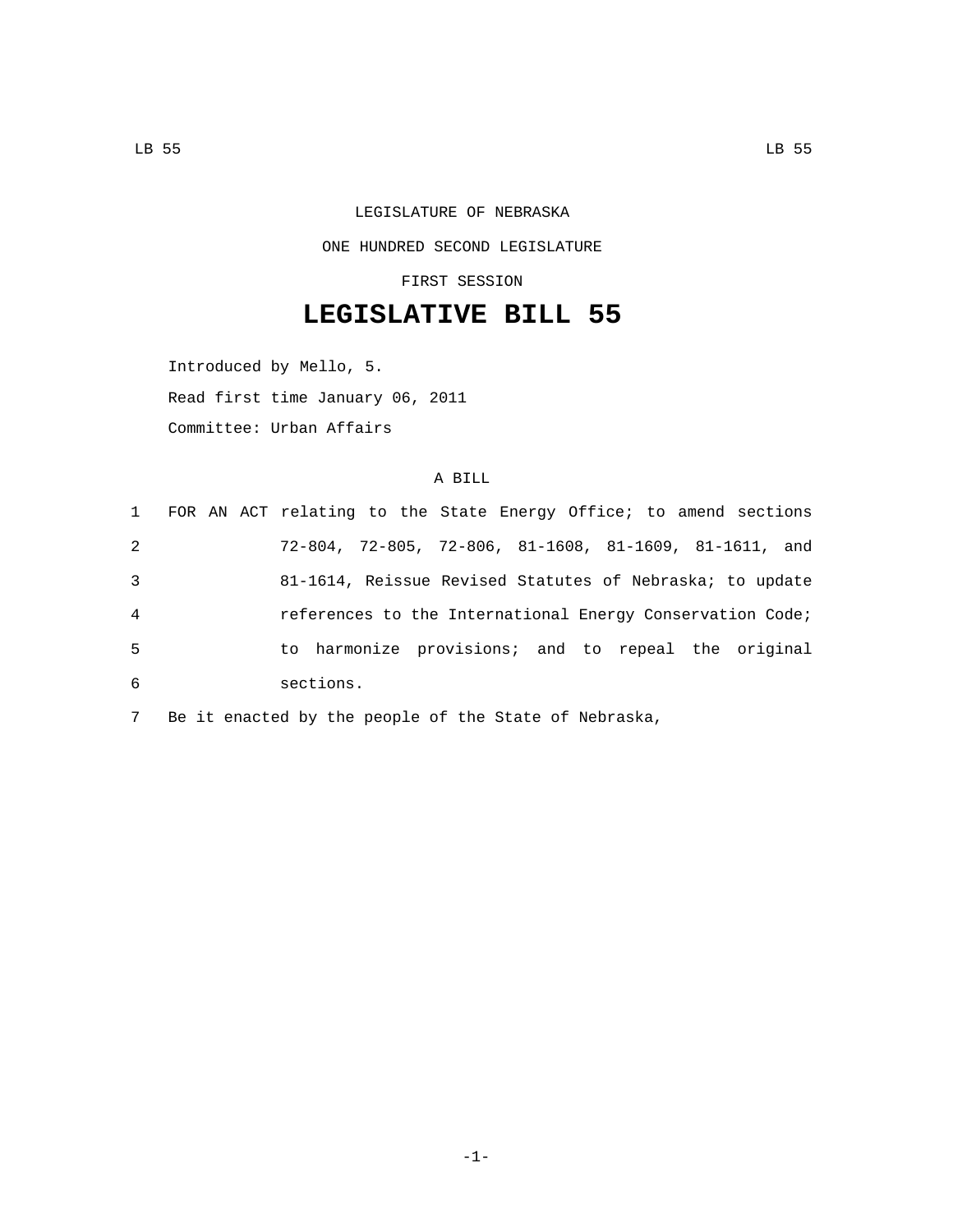1 Section 1. Section 72-804, Reissue Revised Statutes of 2 Nebraska, is amended to read:

3 72-804 (1) Any new state building shall meet or exceed 4 the requirements of the 2003-2009 International Energy Conservation 5 Code.

6 (2) Any new lighting, heating, cooling, ventilating, or 7 water heating equipment or controls in a state-owned building and any 8 new building envelope components installed in a state-owned building 9 shall meet or exceed the requirements of the 2003-2009 International 10 Energy Conservation Code.

11 (3) The State Building Administrator of the Department of 12 Administrative Services, in consultation with the State Energy 13 Office, may specify:

14 (a) A more recent edition of the International Energy 15 Conservation Code;

16 (b) Additional energy efficiency or renewable energy 17 requirements for buildings; and

 (c) Waivers of specific requirements which are demonstrated through life-cycle cost analysis to not be in the state's best interest. The agency receiving the funding shall be required to provide a life-cycle cost analysis to the State Building 22 Administrator.

23 Sec. 2. Section 72-805, Reissue Revised Statutes of 24 Nebraska, is amended to read:

25 72-805 The 2003 2009 International Energy Conservation

-2-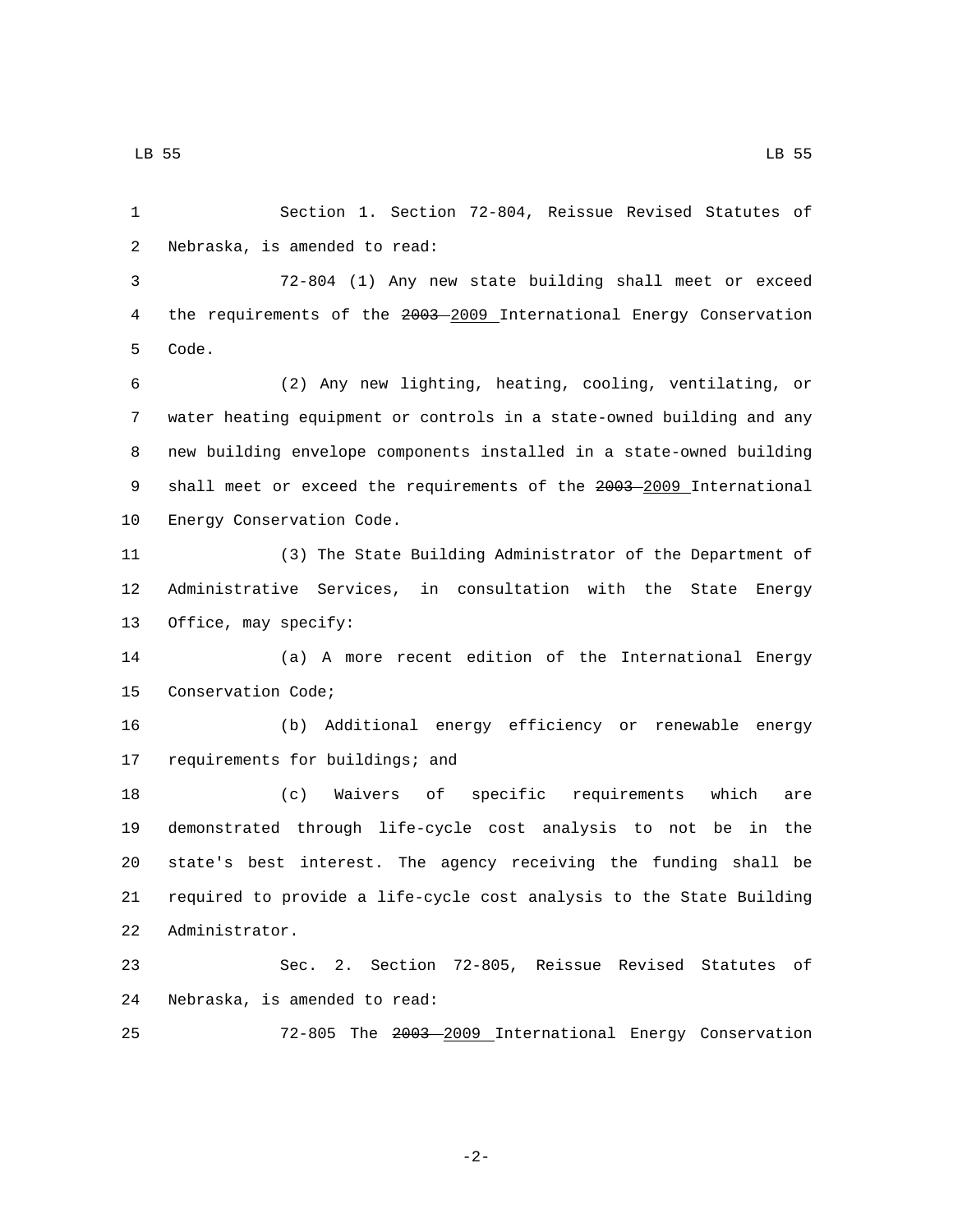Code applies to all new buildings constructed in whole or in part 2 with state funds after July 1, 2005. the effective date of this act. The State Energy Office shall review building plans and specifications necessary to determine whether a building will meet the requirements of this section. The State Energy Office shall provide a copy of its review to the agency receiving funding. The agency receiving the funding shall verify that the building as constructed meets or exceeds the code. The verification shall be provided to the State Energy Office. The State Energy Office shall, in consultation with the State Building Administrator of the Department of Administrative Services, adopt and promulgate rules and 12 regulations to carry out this section.

 Sec. 3. Section 72-806, Reissue Revised Statutes of 14 Nebraska, is amended to read:

 72-806 The enforcement provisions of Chapter 1 of the 2003 2009 International Energy Conservation Code shall not apply to 17 buildings subject to section 72-804.

 Sec. 4. Section 81-1608, Reissue Revised Statutes of 19 Nebraska, is amended to read:

 81-1608 The Legislature finds that consumers have an expectation that newly built houses or buildings they buy meet uniform energy efficiency standards. Therefor, the Legislature finds 23 that there is a need to adopt the 2003 2009 International Energy Conservation Code in order (1) to ensure that a minimum energy efficiency standard is maintained throughout the state, (2) to

LB 55 LB 55

-3-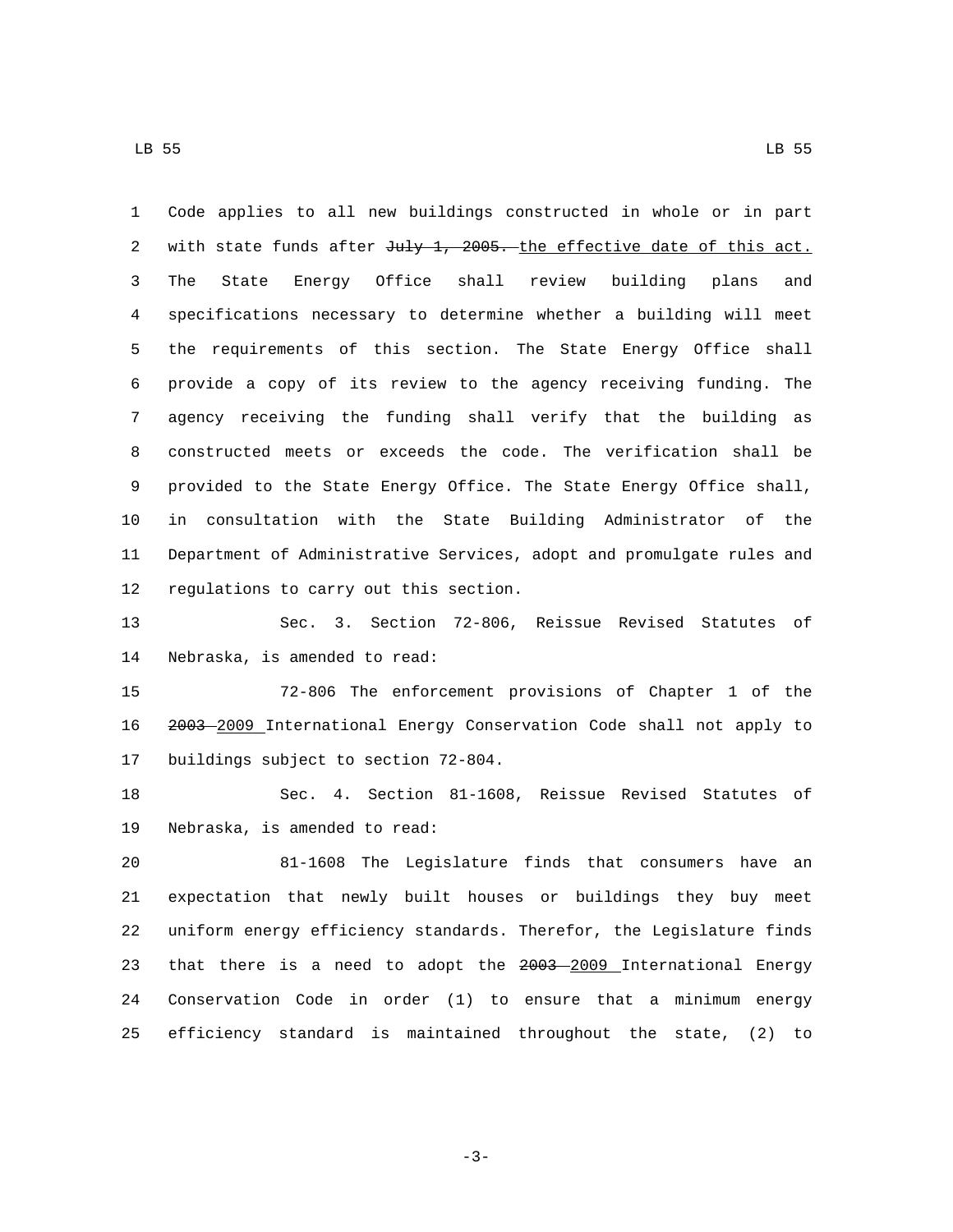harmonize and clarify energy building code statutory references, (3) to ensure compliance with the National Energy Policy Act of 1992, (4) to increase energy savings for all Nebraska consumers, especially low-income Nebraskans, (5) to reduce the cost of state programs that provide assistance to low-income Nebraskans, (6) to reduce the amount of money expended to import energy, (7) to reduce the growth of energy consumption, (8) to lessen the need for new power plants, and (9) to provide training for local code officials and residential and 9 commercial builders who implement the 2003-2009 International Energy 10 Conservation Code. Sec. 5. Section 81-1609, Reissue Revised Statutes of 12 Nebraska, is amended to read: 81-1609 As used in sections 81-1608 to 81-1626, unless 14 the context otherwise requires: 15 (1) Office means the State Energy Office; (2) Contractor means the person or entity responsible for the overall construction of any building or the installation of any component which affects the energy efficiency of the building; (3) Architect or engineer means any person licensed as an architect or professional engineer under the Engineers and Architects 21 Regulation Act; (4) Building means any new structure, renovated building, or addition which provides facilities or shelter for public assembly, educational, business, mercantile, institutional, warehouse, or residential occupancies, as well as those portions of factory and

-4-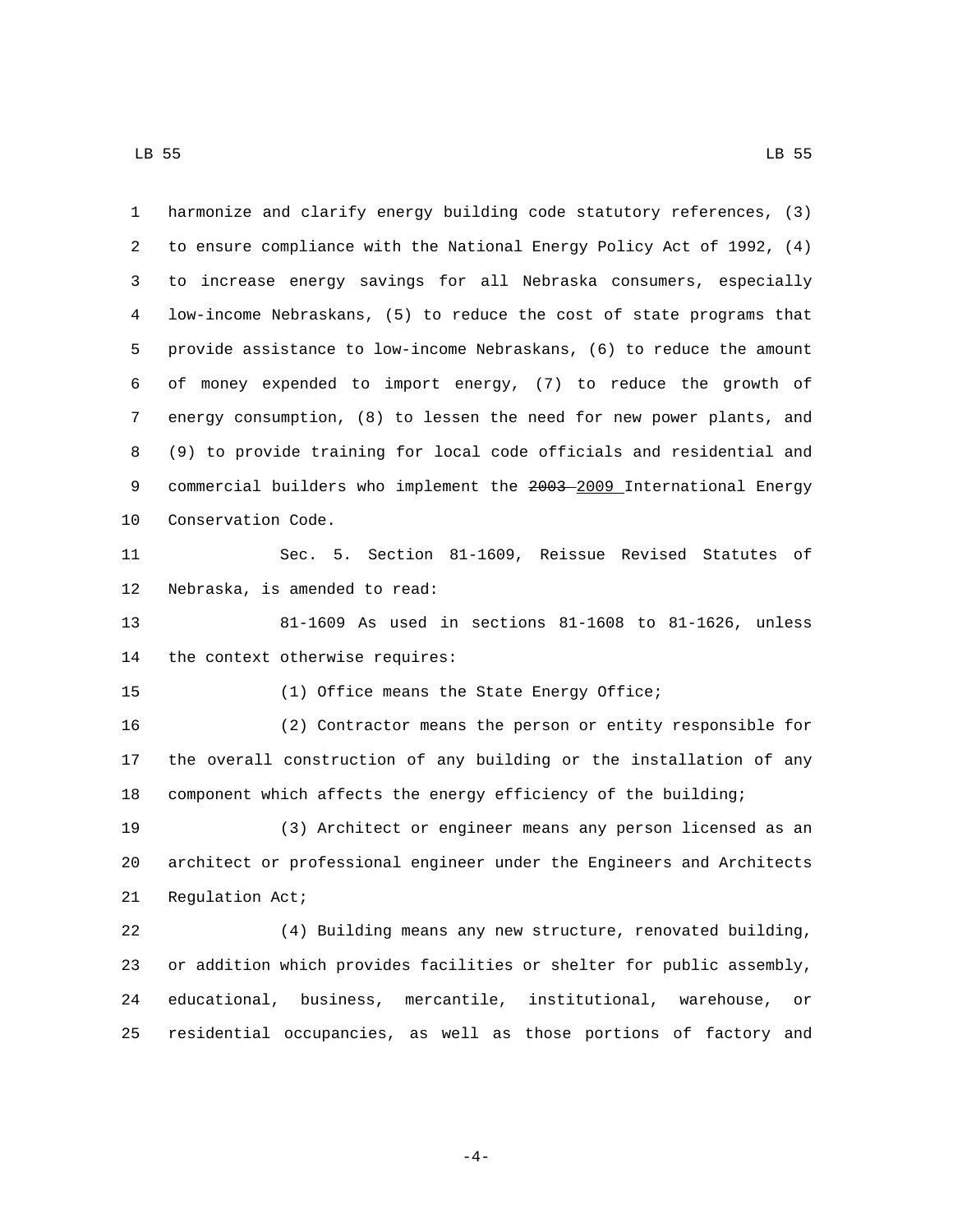industrial facilities which are used primarily for human occupancy, such as office space, but not including any structure which has a consumption of traditional energy sources for all purposes not exceeding the energy equivalent of one watt per square foot;

 (5) Residential building means a building three stories or less that is used primarily as one or more dwelling units;

 (6) Renovation means alterations on an existing building which will cost more than fifty percent of the replacement cost of such building at the time work is commenced or which was not previously heated or cooled, for which a heating or cooling system is now proposed, except that the restoration of historical buildings 12 shall not be included;

 (7) Addition means an extension or increase in the height, conditioned floor area, or conditioned volume of a building 15 or structure;

 (8) Floor area means the total area of the floor or floors of a building, expressed in square feet, which is within the exterior faces of the shell of the structure which is heated or 19 cooled;

 (9) Nebraska Energy Code means the 2003 2009 21 International Energy Conservation Code;

 (10) Traditional energy sources means electricity, petroleum-based fuels, uranium, coal, and all nonrenewable forms of 24 energy; and

(11) Equivalent or equivalent code means standards that

-5-